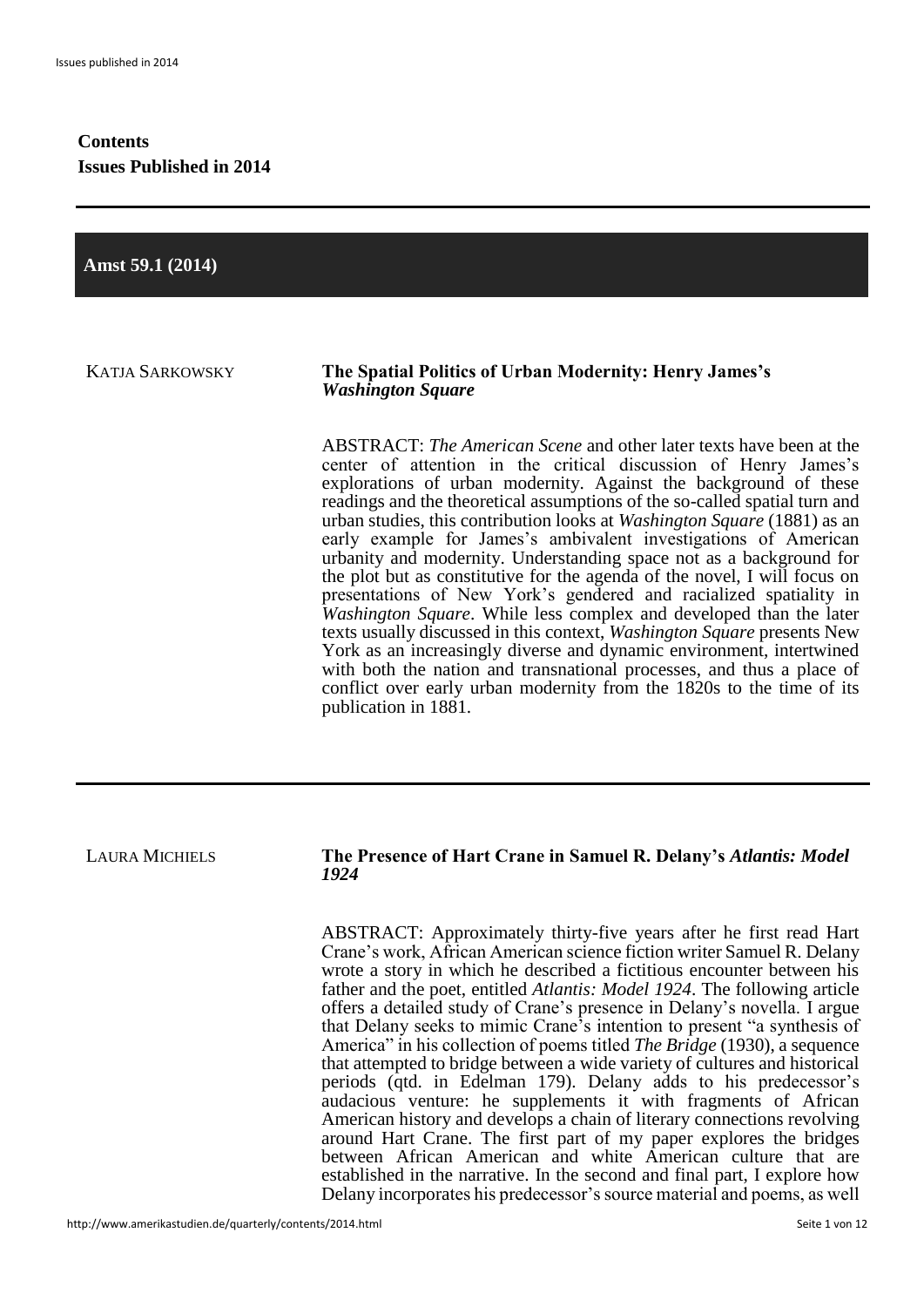as other tributes to Crane, into his novella. As its title indicates, *Atlantis: Model 1924* evinces its creator's views on questions of (poetic) origins and originality.

#### CHRISTIAN KNIRSCH **Richard Powers'** *The Echo Maker***: Reassessing the Neuronovel in American Literature**

ABSTRACT: According to Marco Roth, one of the most recent subgenres of the novel, the neuronovel, unquestioningly embraces the empirical neurological worldview. One of the best known novels he lists in this category is certainly Richard Powers' *The Echo Maker* (2003). Such an interpretation of the novel though is reductionist and a crude oversimplification of its epistemological framework: on a symbolical level, *The Echo Maker* rather discusses the supposed dichotomy between Freudian psychology and the more empirically and anatomically oriented approaches that are predominant in contemporary neurology. This theoretical debate is centred on two neurologists' competing approaches to the treatment of Capgras, the delusional syndrome the protagonist of the novel, Mark, suffers from. As it is, one approach considers Capgras a neuro-anatomical phenomenon while the other treats it as a psychological disorder. In the assessment of the intellectual development of the two neurologists engaging in this debate lies the key to the assessment of the novel's epistemological stance.

#### ALESSANDRA DE MARCO **War as a Form of "Apotheosis": The Militarization of the USA and Don DeLillo's** *End Zone*

ABSTRACT: The present paper investigates Don DeLillo's 1972 *End Zone*, arguing that football is a metaphor for war and that DeLillo's analysis of football and its culture effectively constitutes a critique of the war mentality undergirding American society. In this novel DeLillo meditates on the historical process that historian Michael S. Sherry calls the "militarization" (xi) of the USA and that, since the 1930s, turned the country into a military and economic superpower allowing a war mentality to enter deep into the grain of American culture. The essay will read DeLillo's focus on language against Nicholas Abraham and Maria Torok's psychoanalytical theories on demetaphorization as the linguistic counterpart of melancholia and against Herbert Marcuse's notion of functional language as a linguistic behavior that facilitates the annihilation of critical thinking. Both functional language and demetaphorization allow militarization to enforce its own discourse. Suffering from melancholia, the novel's protagonists fall prey to incorporation, a process whereby they disavow death as the product of war and, with it, pain, suffering, and destruction. As a result, the novel offers a cautionary tale about the consequences arising from an excessive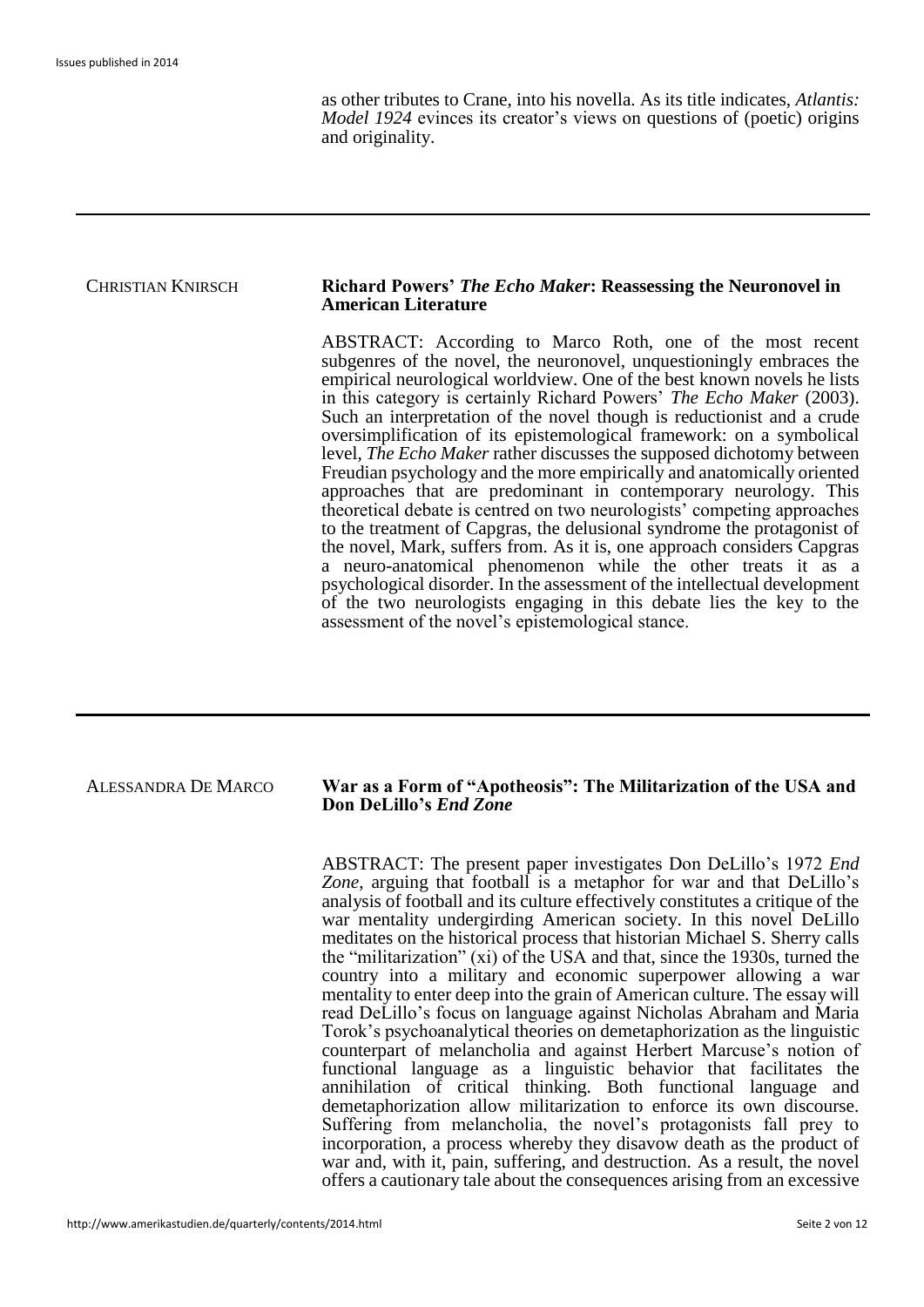exaltation of war as a means through which a nation seeks to affirm its "apotheosis" (*End Zone* 162).

## CORNELIA KLECKER **Authentication Authority and Narrative Self-Erasure in** *Fight Club* ABSTRACT: This case study on the film adaptation *Fight Club* will serve as a representative of how some successful Hollywood productions delicately balance classic Hollywood narrative with the more selfconscious art-cinema narration. In order to illustrate how typical Hollywood conventions can be broken, a close reading of the film will focus on the narratological issues of "authentication authority" as well as the postmodern device of "narrative self-erasure." By stressing the importance of the narrative self-erasure of a central character in the film and with it the removal of everything he stands for, this article furthermore attempts to undermine frequent criticism on *Fight Club* that accuses the film of promoting a misogynist culture.

# JONATHAN BERLINER **Barack Obama's Landscapes: The Unfolding Road as Metaphor of American Unity** ABSTRACT: This essay examines Barack Obama's rhetoric during the

2008 presidential campaign. I argue that the use of metaphoric roads and landscapes in his speeches helped Obama to create a diverse political coalition by depicting the citizenry traveling together on a shared American journey. Such language also enabled Obama to bring together a range of policy objectives as stations along this common path. Obama's campaign logo enhanced this political imagery by presenting a dynamic scene with the stripes of the American flag suggesting movement over a hillside set against the backdrop of a rising sun. The essay analyzes Obama's use of these verbal and visual tropes in the context of similar rhetoric employed throughout the history of American public discourse from John Winthrop to Martin Luther King, Jr.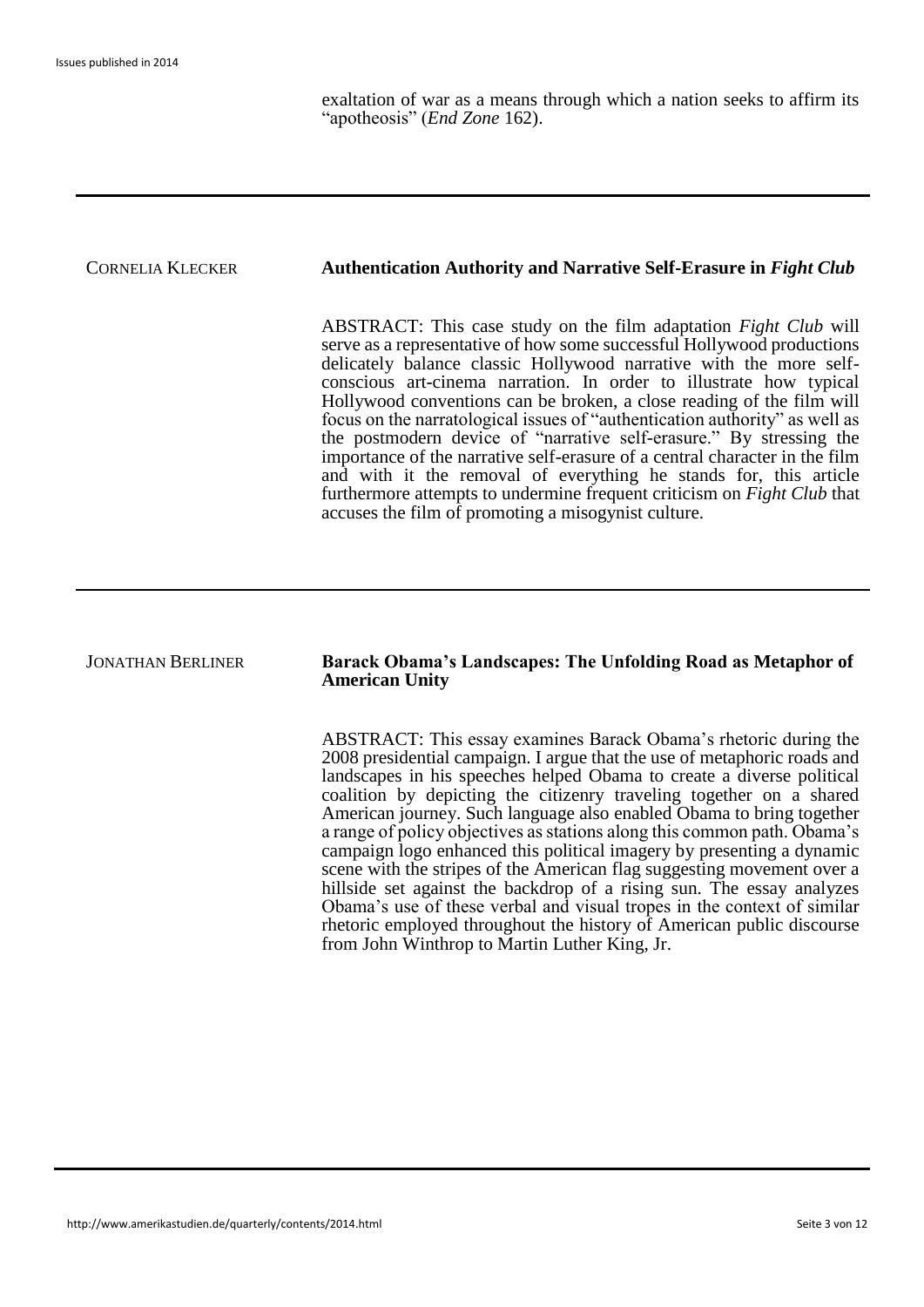**Amst 59.2 (2014) Religion and the Marketplace**

**JAN STIEVERMANN, ANTHONY SANTORO, and DANIEL SILLIMAN (Guest Editors)**

DANIEL SILLIMAN, JAN STIEVERMANN, and ANTHONY SANTORO

**Introduction: Religion and the Marketplace**

UTA BALBIER **'Selling Soap and Salvation': Billy Graham's Consumer-Styled Revival Meetings and the Reshaping of German Evangelicalism in the 1950s**

> ABSTRACT: In the 1950s and 1960, the American evangelist Billy Graham held his first large revival meetings in Germany. This article explores how the German evangelical organizers and German Christians more generally related to Graham's particular campaign style that blended mission and marketing. It uses Graham's revival meetings in Germany to explore the multi-layered interplay between religion and consumption in West Germany in the 1950s and 60s and shows how rapidly changing economic circumstances in post-War Germany and emerging new consumption patterns also had an impact on how Germans discussed, experienced, and practiced religion. This article argues that the impact that Billy Graham had on the German religious landscape cannot be assessed solely on the basis of church membership (which only showed marginal if any increase after the revival meetings), but argues that Graham brought a significant cultural change to the German religious landscape which slowly embraced the American concept of selling and consuming faith.

HANS KRABBENDAM **Opening a Market for Missions: American Evangelicals and the Re-Christianization of Europe, 1945-1985**

> ABSTRACT: In the mid-1940s the newly revitalized evangelicals in the United States fostered great plans to evangelize the world. They felt that their efforts were thwarted by two monopolistic arrangements. The first monopoly was the result of the official position of the more liberal World Council of Churches. Because this global organization had strong backing from the established churches in the United States and presented itself as the official spokesperson for global Protestantism, evangelicals felt locked out of prospective missionary opportunities in Europe and its colonies. In order to open these religious markets, the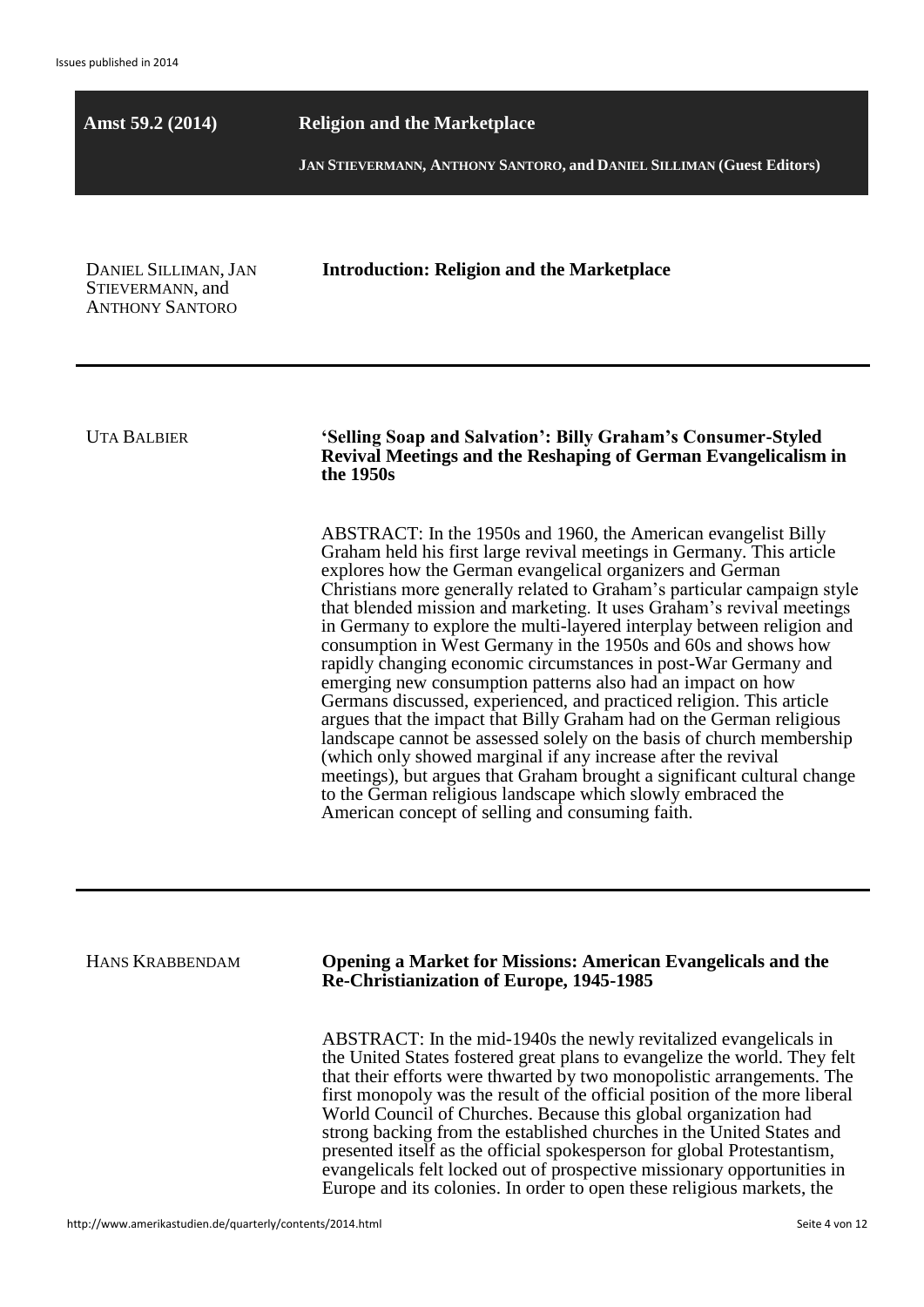evangelical leadership launched an alternative organization, the World Evangelical Fellowship and simultaneously embarked on a re-Christianization campaign. The second monopoly became visible once American missionaries landed in Europe. They encountered restrictions caused by nation states and established churches. Their efforts to overcome both obstacles moved through five stages. In the late 1940s, they defined Europe as a mission field. In the next decade they launched a great number of mission programs. This resulted in the formation of an alternative evangelical subculture in Europe in the 1960s, which diversified in the 1970s, and fragmented in the 1980s, with the new media revolution in TV and satellite. Halfway through this process, in the 1960s, evangelicals had found viable ways to displace monopolistic exclusion by religious pluralism. This not only led to the incorporation of Europe in global evangelicalism, but also opened opportunities for new and surprising joint ventures with competitors*.*

#### GEOFFREY PLANK **Quaker Reform and Evangelization in the Eighteenth Century**

ABSTRACT: When they first arrived in England's North American colonies, the Quakers enjoyed several competitive advantages over other Christian groups. Quaker Meetings were relatively inexpensive to run compared to more formal churches, and partly as a consequence Quakerism spread quickly. Things changed, however, in the mideighteenth century after Quaker reformers took control of the meetings' disciplinary structures. They condemned intermarriage between Quakers and non-Quakers, made greater demands on the Friends, and in general adopted a stance that in retrospect appear to have hurt Quakerism's ability to attract new adherents. Still the reformers continued to proselytize even as they expelled the wayward from their meetings. Violence on the Pennsylvania frontier after 1763 made it politically and practically difficult for the Quakers to evangelize through conventional means. In response the reformers redoubled their efforts to enforce severe disciplinary strictures against theatre-going, horse-racing, excessive drinking, participation in warfare and slaveholding, always believing that moral purity would make Quakerism more attractive. Examining several leaders of the Quaker reform effort including Abraham Farrington, John Woolman, Israel and John Pemberton, and Anthony Benezet, this essay argues that these men never intended to abandon evangelization in the mid-eighteenth century, nor did they want the Quakers to become an insular, minority sect.

#### **California 'Zen': Asian Spirituality Made in America**

INKEN PROHL

ABSTRACT: Focusing on the United States as a contact zone for transcultural flows, this article examines how Zen Buddhism was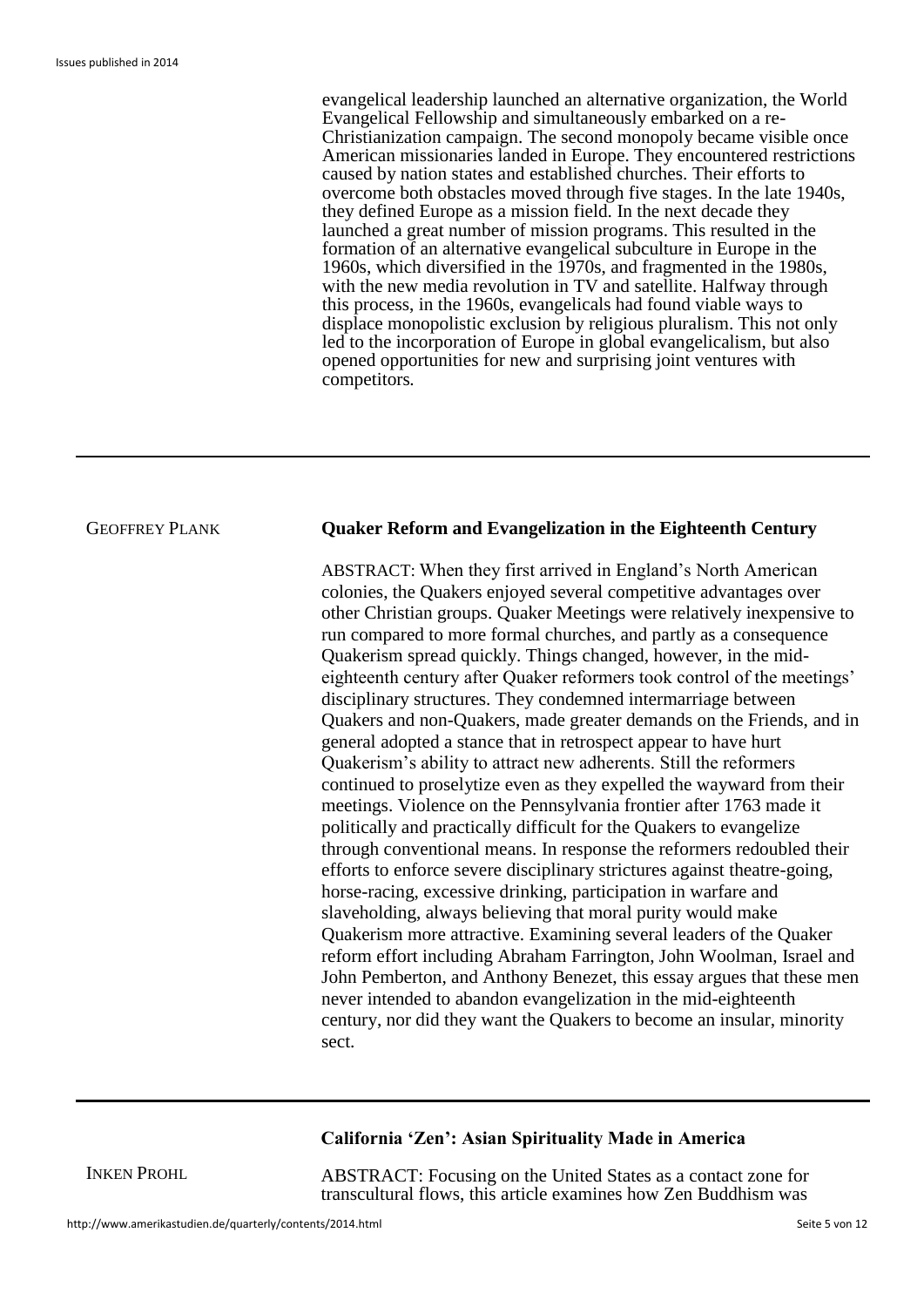imported into the United States; remade and remarketed there; and then re-imported back into Japan. Beginning with the impact of D.T. Suzuki, the article presents important cultural brokers, institutions and popular discourses that spread the narratives and practices of both Zen Buddhism and 'Zen.' The examination illustrates the importance of the United States as a religious marketplace in itself and as a productive and creative refinery of and for ideas, lifestyles, and products—in this case, Zen Buddhism.

#### BARRY HANKINS **Evangelicals and Catholics Together: How it Should Have Been in the Roaring Twenties Marketplace of Ideas**

ABSTRACT: The presidential election of 1928 was merely the most glaring example of Protestant-Catholic tension in America's Roaring Twenties. Catholics understood that they could not fully embrace American freedom, and Protestants viewed them as un-American for holding such a view. In the late twentieth century, evangelical Protestants broke with their liberal brethren and joined Catholics in critiquing a culture that left virtually all moral questions to choice. The elements for this common ground between evangelicals and Catholics already existed in the twenties, but the marketplace of ideas made an alliance impossible. Only later did evangelicals begin to understand that the liberal conception of freedom is based on the autonomy of the individual. As a result, they joined Catholics and now live in tension with American freedom.

HANS-JÜRGEN GRABBE **Amerikastudien als "kooperatives Experiment": 60 Jahre Deutsche Gesellschaft für Amerikastudien**

UDO J. HEBEL, CARMEN BIRKLE, PHILIPP GASSERT, INTROD. AND COMP.

**Usable Pasts, Possible Futures: The German Association for American Studies at Sixty**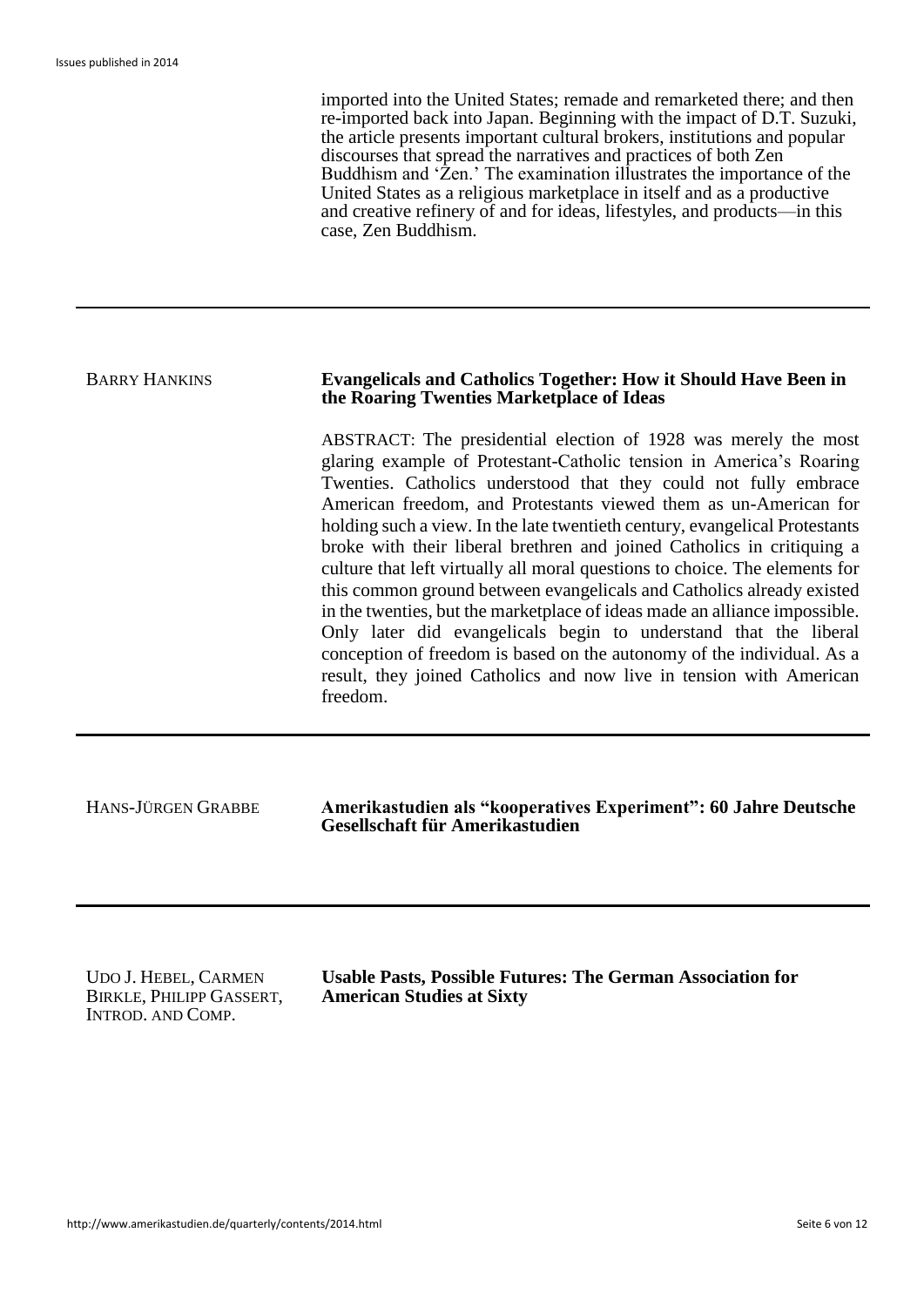#### **Amst 59.3 (2014)**

### CHRISTA HOLM VOGEGLIUS **"To Bind in Admiration All Who Gaze": Lydia Sigourney's Sentimental Ekphrasis**

ABSTRACT: This paper examines some of Lydia Sigourney's poetic descriptions of artworks to argue that her work is concerned with the changing place of the visual arts in Americans' lives in the middle of the nineteenth century. Sigourney's ekphrastic poems guide the reader through a process of emulating the visual forms that they describe, encouraging readers to embody the emotional experience of the works. Such experience trained Americans to approach the increasing number of reprinted art images in books and periodicals, as well as preparing the ground a growing gallery culture later in the century.

#### PAULA MARTIN SALVAN **"Of childhoods and other ferocious times": Traumatic Reverberation in Don DeLillo's Underworld**

ABSTRACT: Don DeLillo's *Underworld* is often read as a *fresco* of the Cold War era. These critical readings tend to minimize the attention paid to the psychological portrait of Nick Shay, the character whose existential path is the main narrative vehicle of the novel. The correspondence between the private and public levels of the story is usually taken for granted. In this essay, I contend that there is no direct narrative or causal connection between Nick's personal history and America's Cold War history. In fact, Nick is conspicuously absent from most of the key historical events portrayed in the novel. I propose a reading of *Underworld* that brings Nick Shay's personal history to the forefront. My main aim is to analyze the narrative devices deployed by DeLillo to depict this character in order to determine how the interweaving of the individual and historical dimensions takes place in the text through a stylistic pattern of equivalence known in trauma studies as "traumatic reverberation." The homologous reverberation at both levels—individual and historical—produces the textual illusion of a continuity between them, which, I contend, is not causal or thematic, but structural. This pattern articulates a parallelism between the two dimensions of the text, emphasizing the paradoxical nature of traumatic memory: an absent core around which the text gravitates, persistently signaling a point of origin that is never fully realized.

#### PETER FREESE **A Medieval Crusader in Twentieth-Century New Orleans: John Kennedy Toole's** *A Confederacy of Dunces*

ABSTRACT: After a survey of the unusual publication history and the polarizing critical reception of *A Confederacy of Dunces*, it is shown that the novel's picaresque surface hides an artfully designed structure that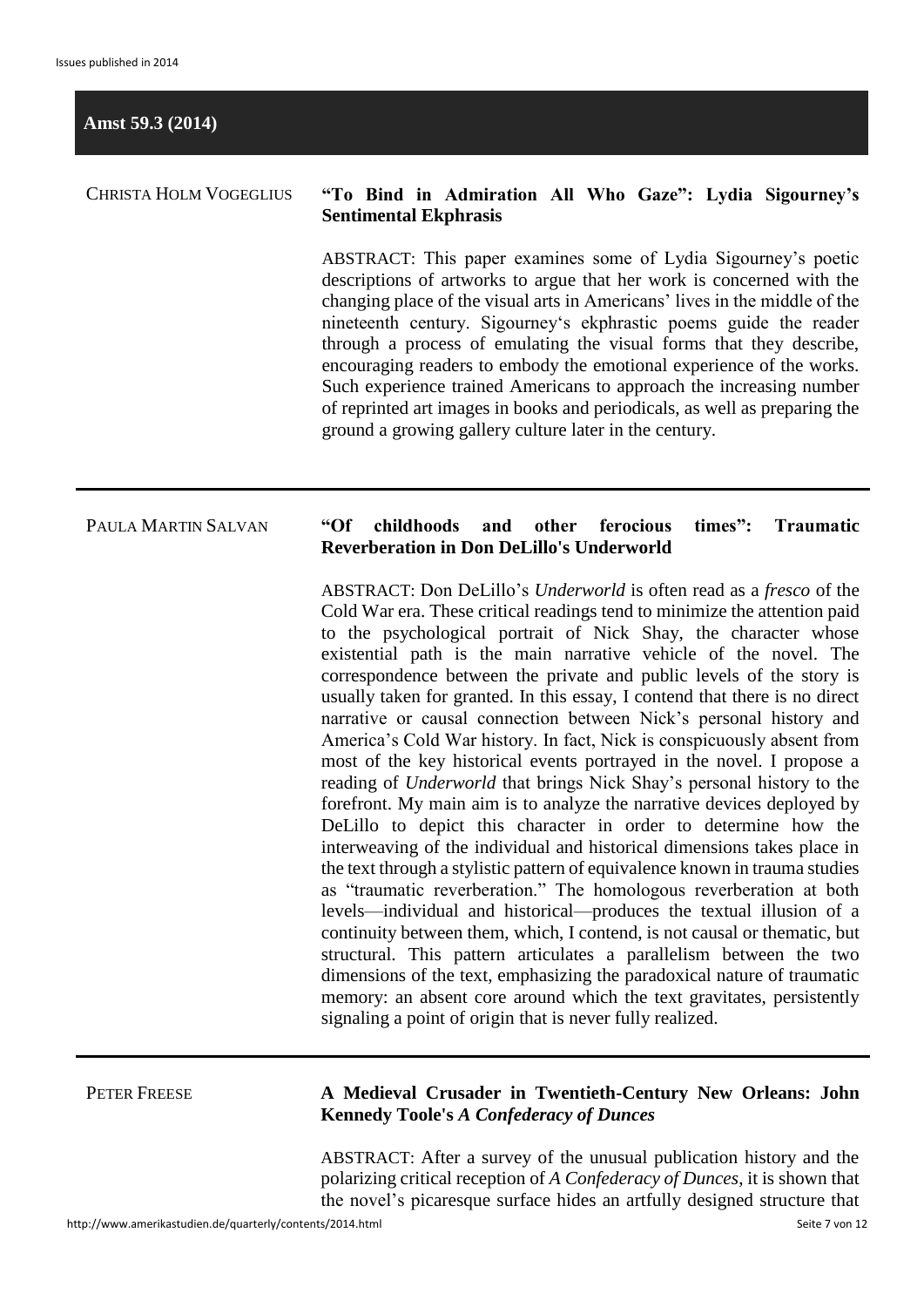tells about the hilarious encounters of programmatically named characters who represent New Orleans' ethnic diversity. This article investigates the character of Ignatius J. Reilly and the opposition between his medieval world view and that of his twentieth-century antagonists and its reflection in the subversive contrast between Ignatius's reliance on Boethius and his rejection of Mark Twain. It shows how Ignatius's rude behavior contradicts his pious beliefs and makes him a satirist satirized, discusses his fascination with the movies as intertextual play with Salinger's *The Catcher in the Rye* and Percy's *The Movie-Goer*, explains Toole's strategies for creating both situational and verbal comedy, and shows that Ignatius's linguistic flights of fancy go back to his creator's academic work on Lyly's *Euphues* (whereas the other characters' ways of speaking represent New Orleans' linguistic variety). This article outlines the unsavory, partly Swiftian traits of Ignatius's repellent corporeality and reveals the easily overlooked reasons for his distasteful behavior. It reads the novel's open ending as the doublepronged result of the medieval notion of the arbitrary workings of the *rota Fortunae* and the twentieth-century ethics of reward and punishment. It also points out the weaknesses of Toole's overambitious novel and concludes that, despite these shortcomings, it is an accomplished example of narrative art.

#### BORIS VORMANN **Who needs American Studies? Globalization, Nationalism, and the Future of Area Studies**

ABSTRACT: Since the mid-1970s the United States and other North Atlantic nation-states have been undergoing complex processes of state restructuring. In this context, many authors have predicted the 'end of the nation,' the 'end of territory,' even the 'end of history.' What is the future of area studies such as American Studies—which have traditionally been premised on the assumption of national societies—in an emerging, allegedly postnational world? This article contends that both nations and nation-states have by no means been overcome, despite pervasive arguments to the contrary. While nations and nation-states might have changed in form, they have gained importance in facilitating seemingly detached flows of globalization, providing a rich and largely understudied field of research. Area studies can serve as a research strategy to challenge existing, methodologically nationalistic perspectives without falling into the extreme of ignoring the category of the national altogether—as American Studies after the transnational turn has tended to do. I argue that American Studies will remain relevant in the future, not only because the nation and the nation-state continue to be important categories worthy of more intense study, but also because critical area studies, if they take a comparative and interdisciplinary perspective, can serve as a remedy against one often neglected form of methodological nationalism that has consequences beyond the immediate concerns of American Studies and area studies, namely academic specialization.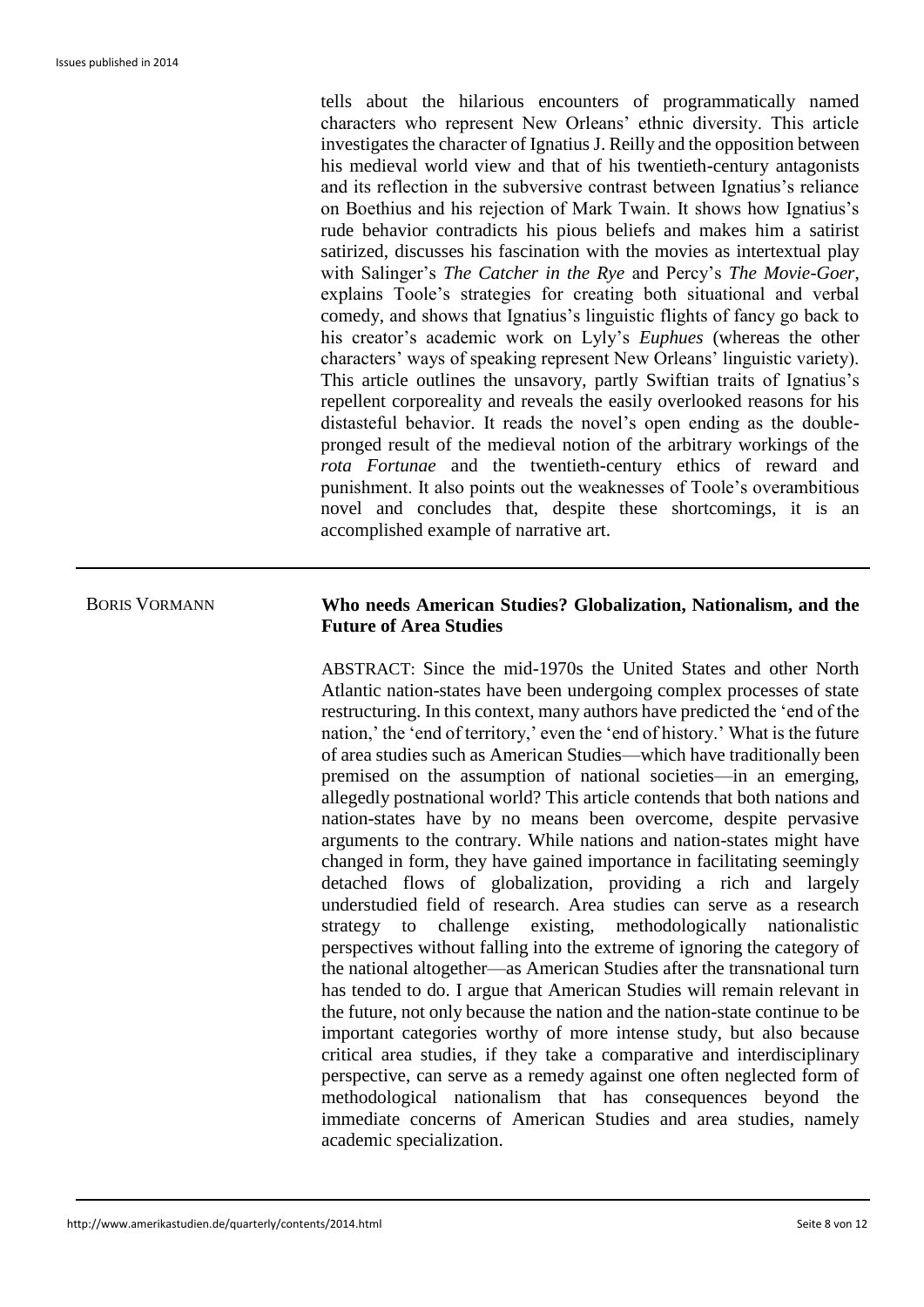### DANUTA FJELLESTAD **The Specter of the Center or 'Post-Americanization' America**

ABSTRACT: This article revisits the perennial question of American influences on national cultures through a reading of a Swedish military recruitment commercial that pitches stock images associated with American popular culture against images meant to express 'Swedishness.' Structured by an array of enticing visual, logical, and ideological loops, the commercial constructs 'America' as a (benign) specter and turns it into a glocal phenomenon. At first sight a banal—if witty—specimen of Americanization, the commercial, I argue, ingeniously builds on the target audience's familiarity with and shrewd recognition of American influences and, troubling the emotional charge conventionally ascribed to the processes of Americanization, posits a 'post-Americanization' America.

| <b>Forum</b><br><b>SEBASTIAN WEIER</b>               | <b>Consider Afro-Pessimism</b><br>Responses by Christopher M. Tinson, Rinaldo Walcott and Elizabeth J.<br>West                                                                                                                                                                                                                                                                                                                                                                                                                                                                                                                                                                                                                                         |
|------------------------------------------------------|--------------------------------------------------------------------------------------------------------------------------------------------------------------------------------------------------------------------------------------------------------------------------------------------------------------------------------------------------------------------------------------------------------------------------------------------------------------------------------------------------------------------------------------------------------------------------------------------------------------------------------------------------------------------------------------------------------------------------------------------------------|
| Amst 59.4 (2014)                                     | South Africa and the United States in Transnational American Studies<br>(Birgit M. Bauridl and Udo J. Hebel (Guest Editors)                                                                                                                                                                                                                                                                                                                                                                                                                                                                                                                                                                                                                            |
| <b>BIRGIT M. BAURIDL and UDO</b><br><b>J. HEBEL</b>  | Introduction: South Africa and the United States in Transnational<br>American<br><b>Studies: From Comparative Approaches</b><br>toward<br><b>Transangulation</b>                                                                                                                                                                                                                                                                                                                                                                                                                                                                                                                                                                                       |
| <b>GREG CUTHBERTSON and</b><br><b>CHRIS SAUNDERS</b> | The United States-South Africa-Germany: Reflections on a<br><b>Triangular Transnational Relationship</b><br>ABSTRACT: This paper draws on ideas advanced by Jane Desmond and<br>Virginia Dominguez to explore the triangular relationship between the<br>United States, South Africa, and Germany, focusing in particular on race<br>and racial problems and how the countries have dealt with their pasts.<br>While there has been much comparative work on the United States and<br>South Africa, the inclusion of Germany adds value to the comparative<br>exercise and engages the question of exceptionalism. The paper reflects<br>the wide intersections in the respective national historiographies to note<br>some areas for future research. |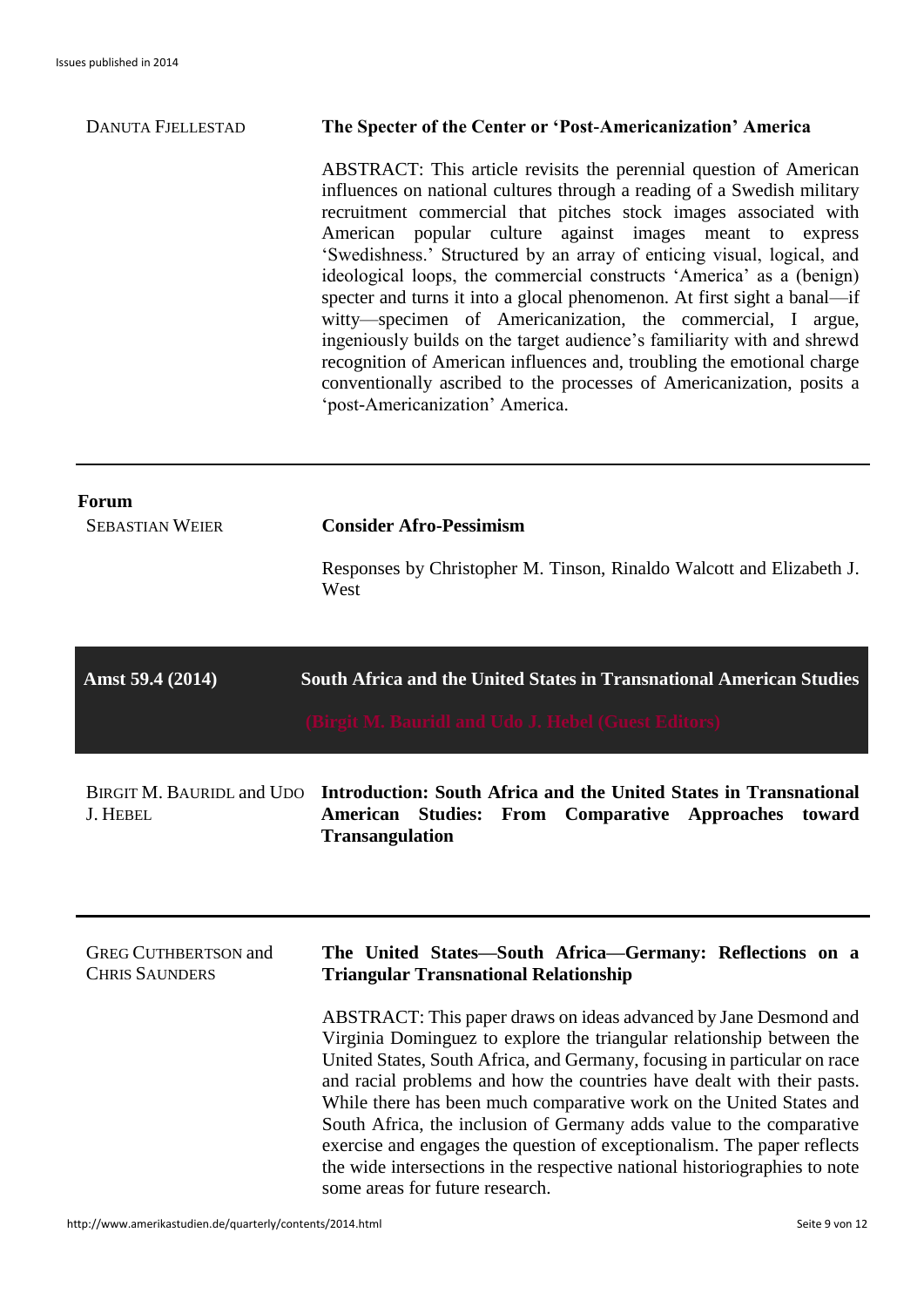### MEGHAN HEALY-CLANCY **The Daughters of Africa and Transatlantic Racial Kinship: Cecilia Lilian Tshabalala and the Women's Club Movement, 1912-1943**

ABSTRACT: This article explores how South African women drew upon African American models of public engagement to articulate a locally meaningful racial identity. Its focus is on the work of Cecilia Lillian Tshabalala, who was born in Natal and moved to the United States in 1912. After attending the Hampton Institute, New Britain State Normal School, and the Moody Bible Institute in the U.S., she taught at an African Methodist Episcopal Church girls' school in Gold Coast (Ghana) and at black Congregationalist churches in Hartford and Brooklyn, before returning to South Africa in 1930. In 1932 Tshabalala launched a women's club movement, the Daughters of Africa (DOA), which was modeled on the African American women's club movement. Members of the DOA organized social welfare activities including small enterprise, public health, and educational initiatives, and wrote about these activities in African newspapers, articulating a model of women's public activism premised on their domestic authority. Focusing on Tshabalala's writing in the Johannesburg-based *Bantu World* as the DOA expanded its operations through Natal and into the Witwatersrand in the latter half of the 1930s and the early 1940s, this article highlights the gendered possibilities of transatlantic racial kinship during a foundational period in African nationalism.

#### SUE KRIGE **Transnational Race Relations: Muriel Horrell's Journey toward Understanding Reserves and Reservations in South Africa, Africa, and the United States**

ABSTRACT: In 1964, Muriel Horrell, compiler of the annual *Surveys of Race Relations* of the South African Institute of Race Relations, was awarded a Carnegie Corporation travel grant to study 'under-developed communities' in Africa and the United States. While travelling at this momentous time in history, she kept three detailed journals, two of which form the backbone of this article. The journals provide insight into her interactions with both the Carnegie and the Ford Foundations and into the agendas of these Foundations. While visiting three newlyindependent African states, she documented the problems and possibilities afforded by independence. Though intrigued with the Civil Rights Movement in the U.S., she remained true to her original goal to study "under-developed communities" but narrowed it to a comparison between Native American Reservations and African Reserves/Homelands, which she used to develop a devastating critique of apartheid policies.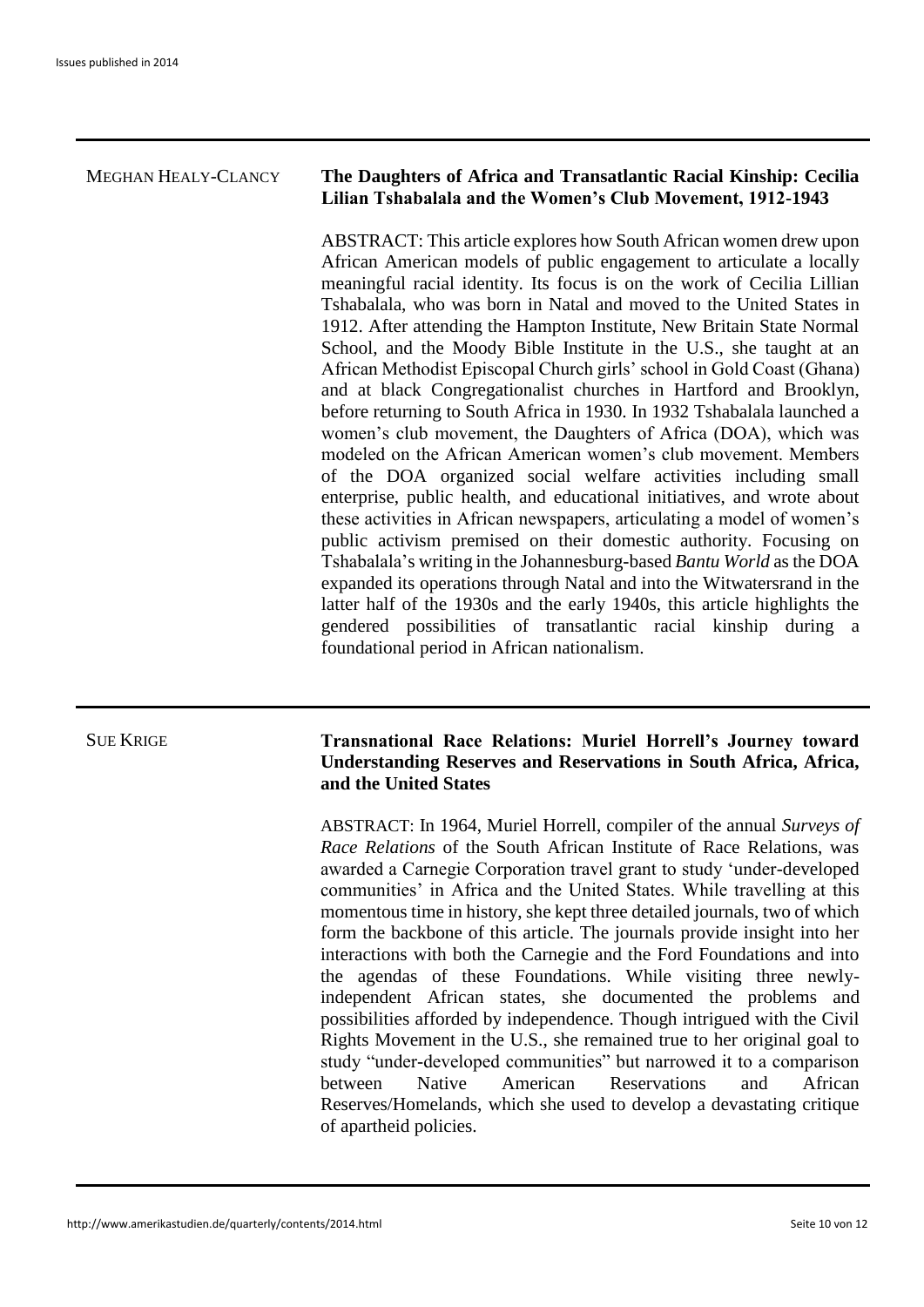### WESSEL LEROUX **The Bader Ginsburg Controversy and the Americanization of Post-Apartheid Legal Culture**

ABSTRACT: In early 2012, Justice Ruth Bader Ginsburg of the United States Supreme Court suggested in a television interview that Egypt look towards the South African Constitution, rather than the United States Constitution, as it starts its constitution making process. The comment caused a public outcry in the United States and resulted in calls for the impeachment of Justice Ginsburg. This essay revisits the Ginsburg controversy in order to explore the relationship between South African and American constitutional scholars and judges and their constitutional views and principles. Justice Bader Ginsburg's comment about the South African Constitution is not an isolated occurrence, but rather forms part of a longstanding and ongoing scholarly engagement between two influential constitutional traditions, judicial supremacy and parliamentary supremacy. This essay discusses central aspects of this engagement, most particularly the collaborative development of transformative constitutionalism as a result of the Americanization of post-apartheid legal culture. It concludes with a brief reflection on the uncertain future of this post-national scholarly engagement in light of the recent rise of populist constitutionalism in both the United States and South Africa.

### ANDREW OFFENBURGER **Cultural Imperialism and the Romanticized Frontier: From South Africa and Great Britain to New Mexico's Mesilla Valley**

ABSTRACT: With the Treaty of Guadalupe Hidalgo in 1848 and the Gadsden Purchase of 1853, the United States acquired its last lands to comprise the lower forty-eight states. By the early twentieth century, immigrants to the region performed the everyday labor of cultural imperialism. This article examines the lives, memoirs, and novels of two prolific but unknown immigrants who moved to New Mexico's Mesilla Valley: Benjamin J. Viljoen and Edith M. Nicholl. Viljoen, a general from the Boer Republics, emigrated in 1903 after suffering defeat by the British Empire in the South African War. He wrote memoirs, articles, and novels relating to the war and his exile in the borderlands. Nicholl, a farmer and writer from an elite British family, first moved to Virginia and then to New Mexico in 1896. Her imperial pedigree gave her a unique perspective of the Mesilla Valley. When placed together, the lives and writings of Viljoen and Nicholl not only reveal the everyday imperial cultures in the Southwest; they testify to the subjectivity of frontier life, its gendered spaces, and its transmutability on both sides of the Atlantic.

### STEPHAN BIERLING **Spotlights: Nelson Mandela's Ambivalent View of the United States**

ABSTRACT: Nelson Mandela held an ambivalent view of the United States. While he admired its democracy and freedoms, as a revolutionary